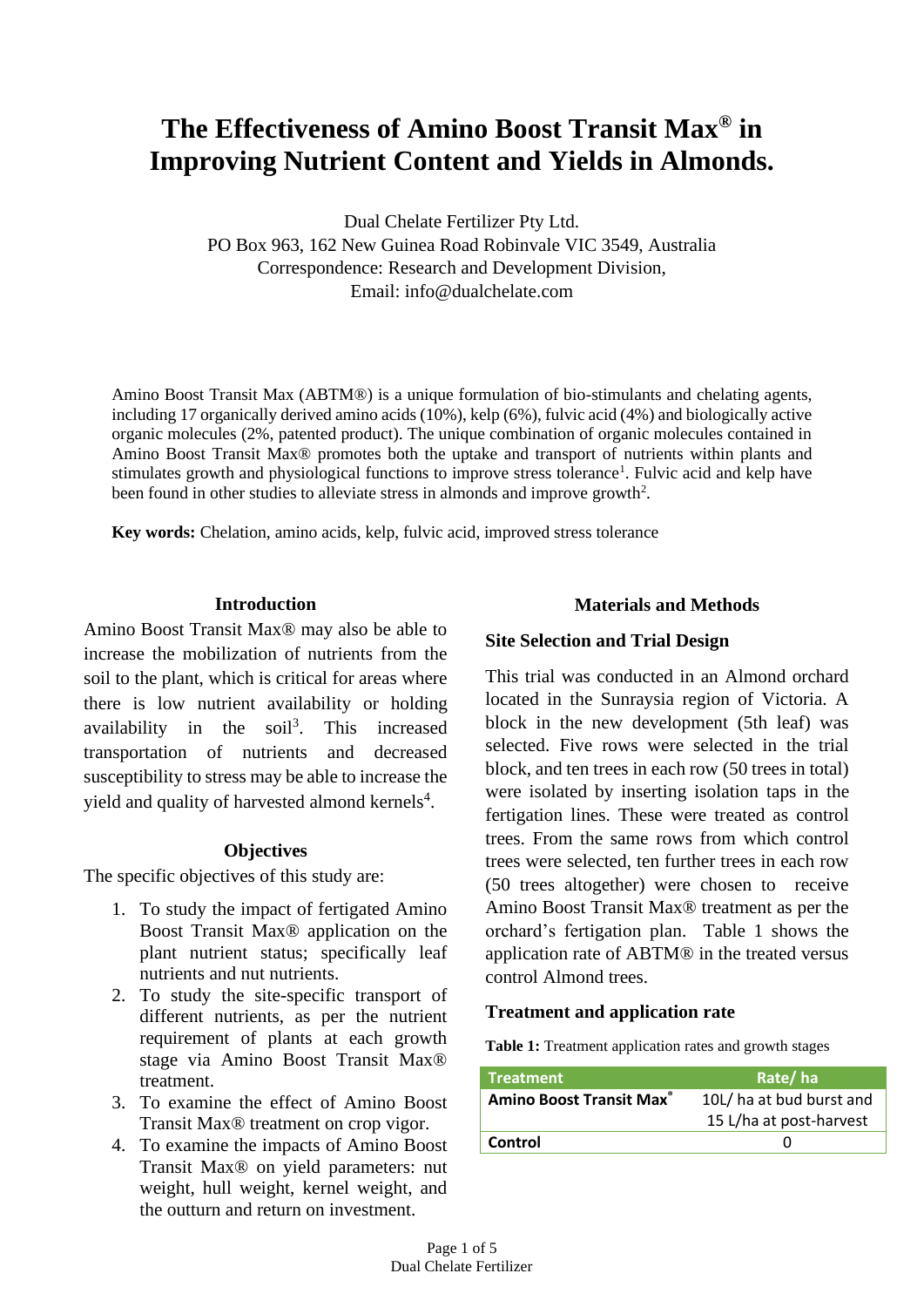#### **Observations**

## **Kernel and Leaf Nutrient Analysis**

During the nut maturation stage, the following analysis was conducted at the Phosyn Analytical Laboratory in QLD:

Ten leaves per plant were collected from five plants per treatment. The leaves were washed and then analysed for the elements: Nitrogen (N), Phosphorus (P), Potassium (K), Calcium (Ca), Magnesium (Mg), Manganese (Mn) Boron (B), Zinc (Zn), Iron (Fe), Molybdenum (Mo), Copper (Cu) and Sulphur (S).

#### **Kernel Weight, Hull Weight and Nut Weight**

10 nuts each from two branches/ tree were collected prior to commercial harvest from 15 trees per treatment (altogether 10 nuts/branch X 2 branches X 5 trees/row X 3 replicate rows  $=$ 300 nuts) and nut weight, hull weight and kernel weight were assessed.

#### **Soil Nutrient Analysis**

Soil nutrient analysis of the trial site was done in the autumn. Ten core samples of soils were collected separately from the treated area and the control area, mixed and subsamples of 500 g were analysed for N, P, K, Ca, Mg, B, Zn, Fe, Mo, Cu and S at Phosyn Analytical Laboratory, QLD.

## **Statistical analysis**

Prism 7 (Graph Pad Software) was used for the statistical analysis. A t-test was performed to determine the significant difference between the control versus treated, P values of  $< 0.15$  were considered to be significant.

#### **Results**

Soil in the trial area is very light sandy loam with very low Cation Exchange Capacity (CEC), which means limited nutrient storage ability (Table 2). All of the tested nutrients (except Mn, Cu, Fe, Zn) were low to very low in the control area. Interestingly, all of the tested minerals were lower in the ABTM® treated area compared to the control area, while mineral levels in the plant tissues were higher from the ABTM® treated area compared to the control area. This suggests

that ABTM® facilitates mobilisation of nutrients from the soil and transports them into the plant tissues.

The nut weight (Figure 1), collected from the trees, showed that ABTM® treated trees had an increase in weight of 5.18% compared to that of the control.



**Figure 1.** Whole nut weight collected from the ABTM® and control trees. Each bar represents mean  $\pm$  SE. A t-test was performed to determine the significant difference between the control Vs treated, different superscripts show significant difference (P<0.15). The t-test was performed with Prism 7 (Graph Pad Software).

Figure 2 shows the kernel weight of those nuts collected from the trees. With the ABTM® having an increase of 4.67% in kernel weight compared to the kernels collected from the control trees.



**Figure 2**. The kernel weight from the ABTM® and control trees. Each bar represents mean  $\pm$  SE. A t-test was performed to determine the significant difference between the control Vs treated, different superscripts show significant difference (P<0.15). The t-test was performed with Prism 7 (Graph Pad Software).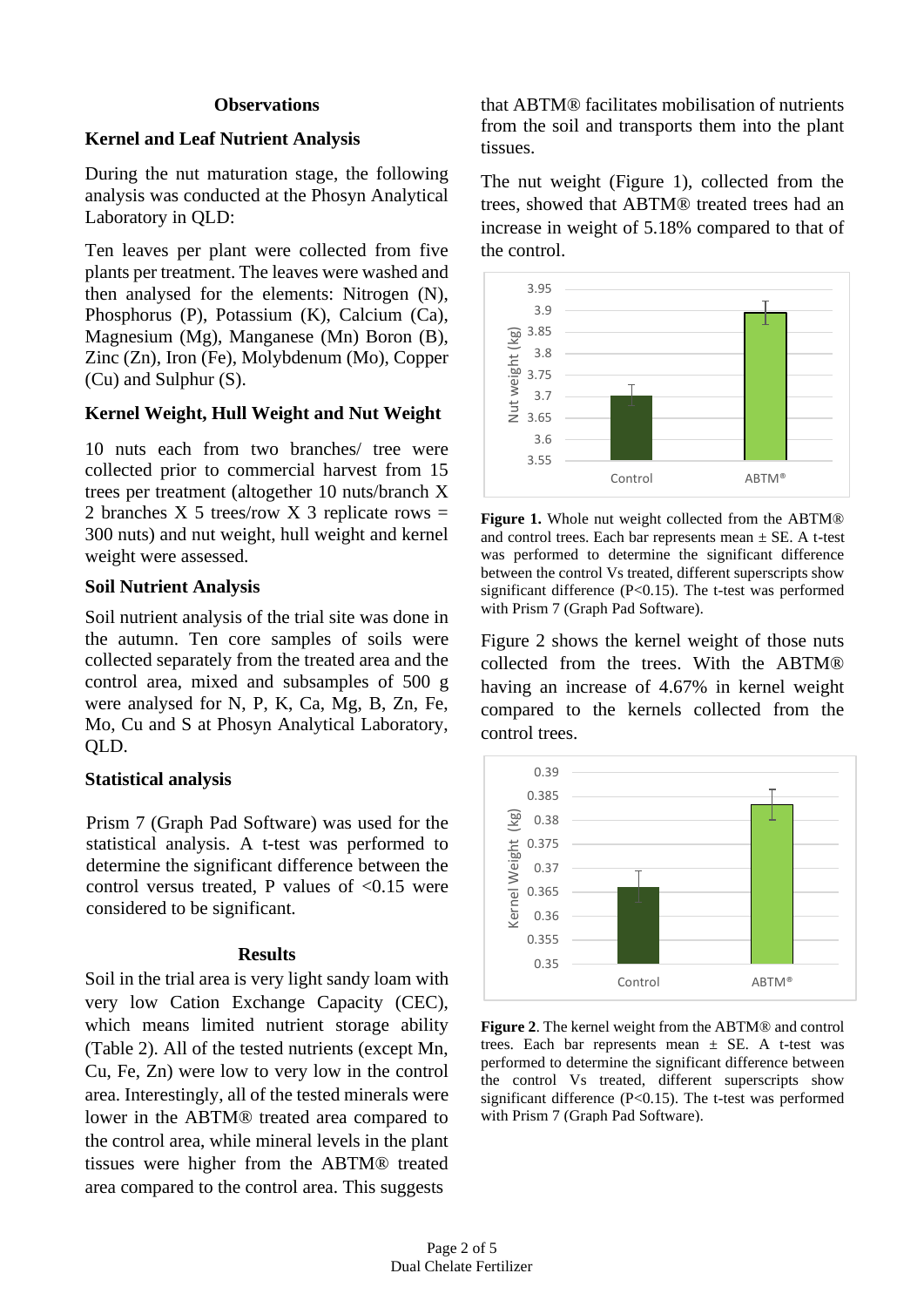A 50cm transect of whole nuts was collected from the ground, this aimed to estimate yield. It was found that the transects from ABTM® had a 7.34% higher whole nut weight compared to the control (Figure 4 - A) and increase in the kernel weight of  $0.99\%$  (Figure  $4 - B$ ). These both where considered to be statistically significant.



**Figure 4.** The weight of the whole nuts collected from the treated and control trees in a transect (50cm) (A) and the kernel weights from these nuts (B). Each bar represents mean  $\pm$  SE. A t-test was performed to determine the significant difference between the control Vs treated, different superscripts show significant difference (P<0.15). The t-test was performed with Prism 7 (Graph Pad Software).

Figure 5 shows that the ABTM® plants had a higher kernel weight, with 100 of the treated nuts weighing significantly more than 100 of the control nuts. The ABTM® nuts had a 5.8% increase in kernel weight compared to the nuts of the control plants which were not treated with the ABTM®.



**Figure 5**. The weight of the 100 kernels collected from the treated and control trees. Each bar represents mean  $\pm$  SE. A t-test was performed to determine the significant difference between the control Vs treated, different superscripts show significant difference  $(P<0.15)$ . The ttest was performed with Prism 7 (Graph Pad Software).

The outturn was calculated as the percentage of kernel weight to nut weight. Outturn was increased by 3.3% by the ABTM® treatment compared to the control (Figure 6). This result was similar to the 3% outturn increase with application of ABTM® that was seen the previous year ABTM® study in same Almond Orchard<sup>1</sup>.



**Figure 6.** The outturn for ATBM as compared to that of the control.



**Figure 7**. The effects of ABTM® on the nutrient levels in leaves compared to the control. A t-test was performed to determine the significant difference between the control vs treated, different superscripts show significant difference (P<0.15). The t-test was performed with Prism 7 (Graph Pad Software).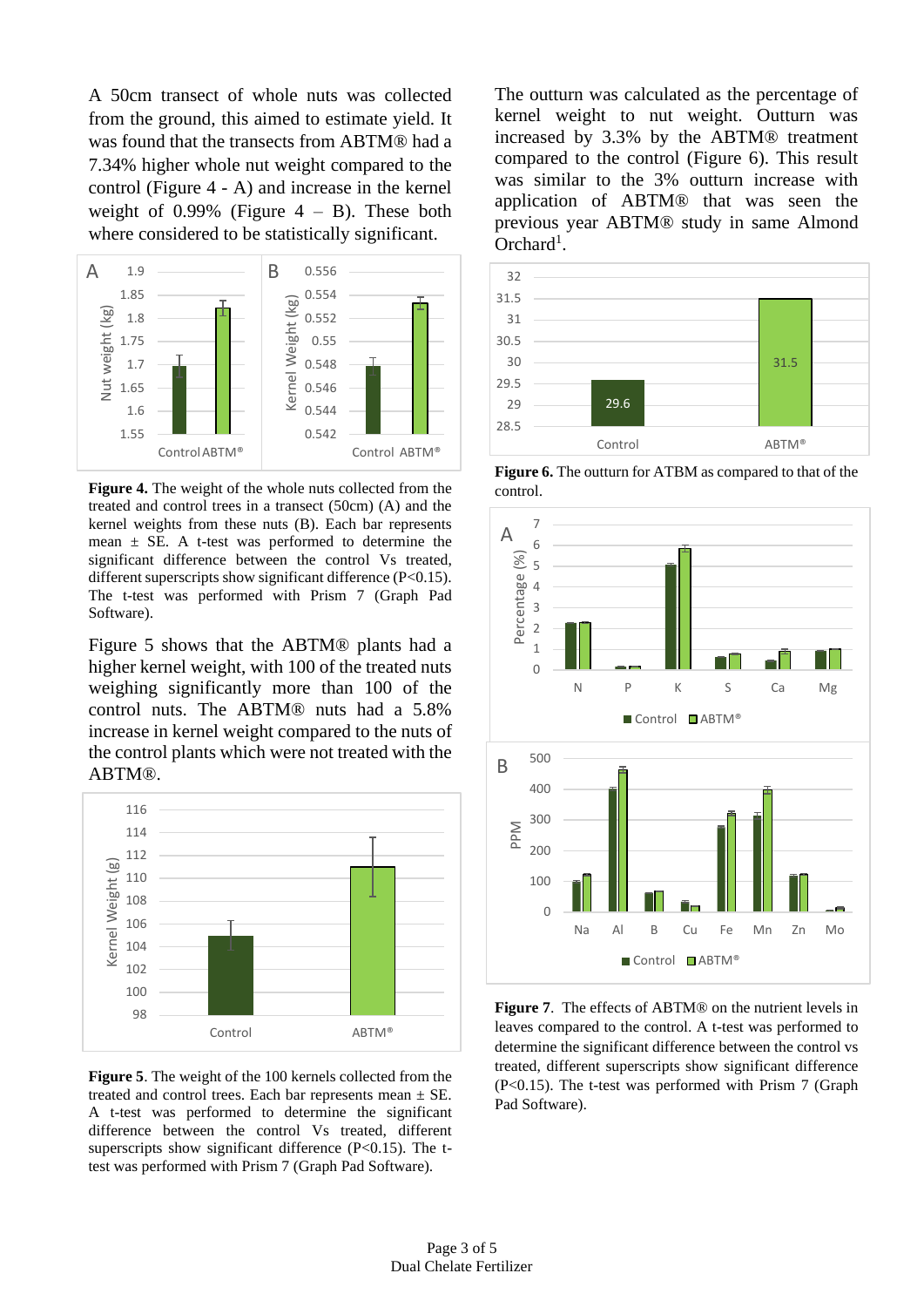The percentage change for the nutrient levels is displayed in Figure 8. The majority of nutrients saw an increase in uptake with the application of ABTM® compared to the control. In the case of Copper, the control was found to have a higher uptake compared to ABTM®. However, the Copper levels found in the leaves of the ABTM® treated plants where still within the adequate concentration range.



**Figure 8.** The percentage change of nutrient uptake between ABTM® and the control.

## **Discussion and Conclusion**

This studied aim to demonstrate the benefits of Amino Boost Transit Max® in improving the ability of the Almond trees to increase uptake of nutrients, as well as increase the yields of Almonds.

- Amino Boost Transit Max® facilitates mobilization of nutrients from the soil and transports them into the plant tissues, as seen by the soil test taken in the testing area. The ABTM® treated plants also had increased nutrient levels in the leaves, compared to the control plants.
- Nut yield was increased in the area where Amino Boost Transit Max® had been applied, both with an increased in nuts and kernels collected from trees and a 50cm ground transect but also out turn was increased by 3.3%.
- canopy when compared to the control • Amino Boost Transit Max<sup>®</sup> also visually shows a positive effect on the trees.

Overall it can be seen from this study that ABTM® is an effective way to increase orchard productivity, by increasing nutrient mobilisation and increasing yield.

#### **References**

- 1. Baby, T. "Evaluation of the efficacy of Amino Boost Transit Max® in improving nutrient content and yield of almonds."
- 2. Hatami, Elnaz, et al. "Alleviating salt stress in almond rootstocks using of humic acid." Scientia horticulturae 237 (2018): 296-302.
- 3. Fulton, Julian, Michael Norton, and Fraser Shilling. "Water-indexed benefits and impacts of California almonds." Ecological Indicators 96 (2019): 711-717.
- 4. Bi, G., et al. "Effects of copper, zinc and urea on defoliation and nitrogen reserves in nursery plants of almond." The Journal of Horticultural Science and Biotechnology 80.6 (2005): 746-750.